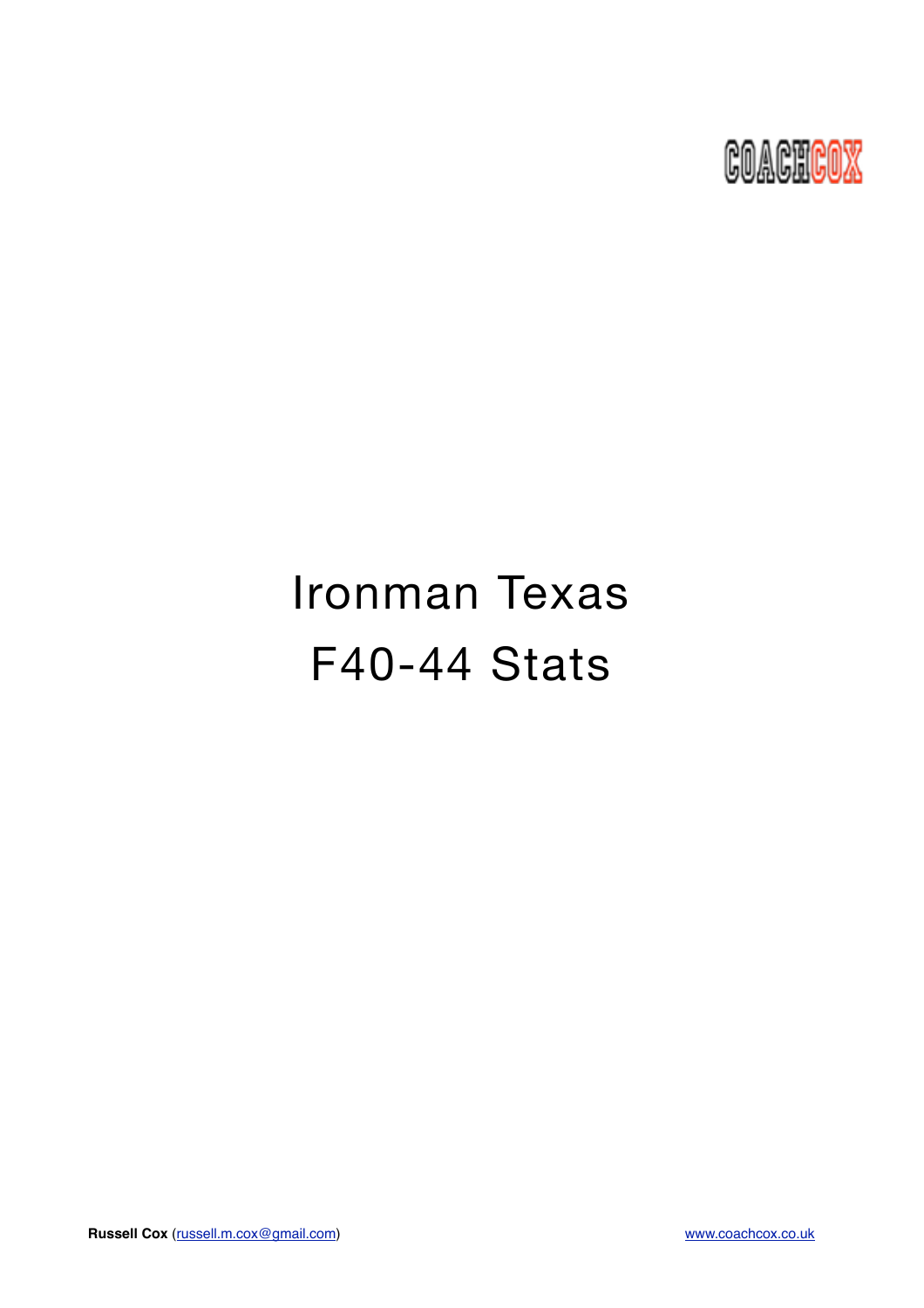### F40-44 Summary Statistics

| Year    | <b>Finishers</b> | <b>F40-44 Finishers</b> | Male Winner's Time | <b>Female Winner's Time</b> | <b>F40-44 Winner's Time</b> |
|---------|------------------|-------------------------|--------------------|-----------------------------|-----------------------------|
| 2011    | 2004             | 114                     | 8:08:20            | 8:57:51                     | 10:02:01                    |
| 2012    | 2022             | 100                     | 8:10:44            | 8:54:58                     | 9:56:18                     |
| 2013    | 2055             | 103                     | 8:25:06            | 8:49:14                     | 10:25:14                    |
| Average | 2027             | 106                     | 8:14:43            | 8:54:01                     | 10:07:51                    |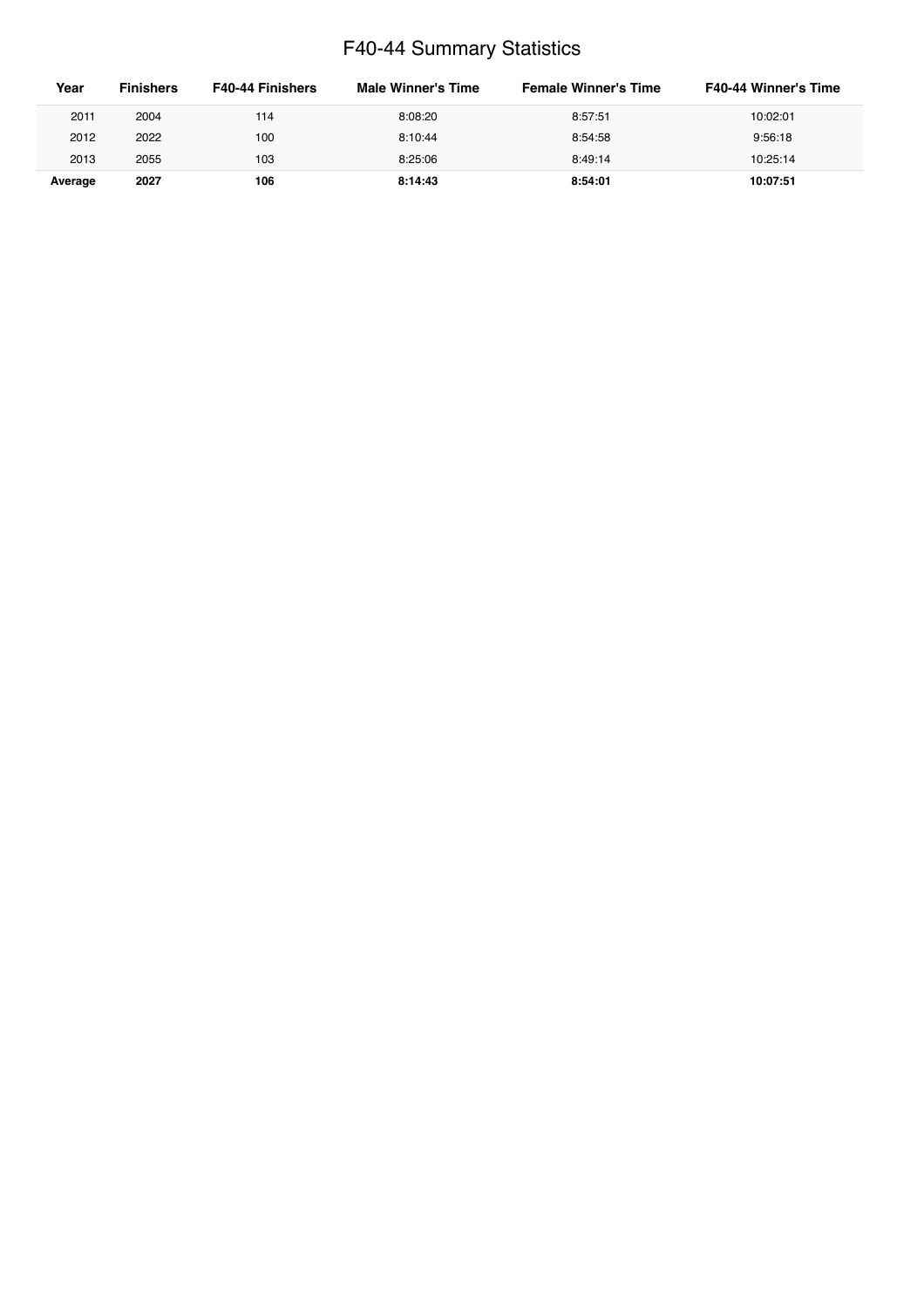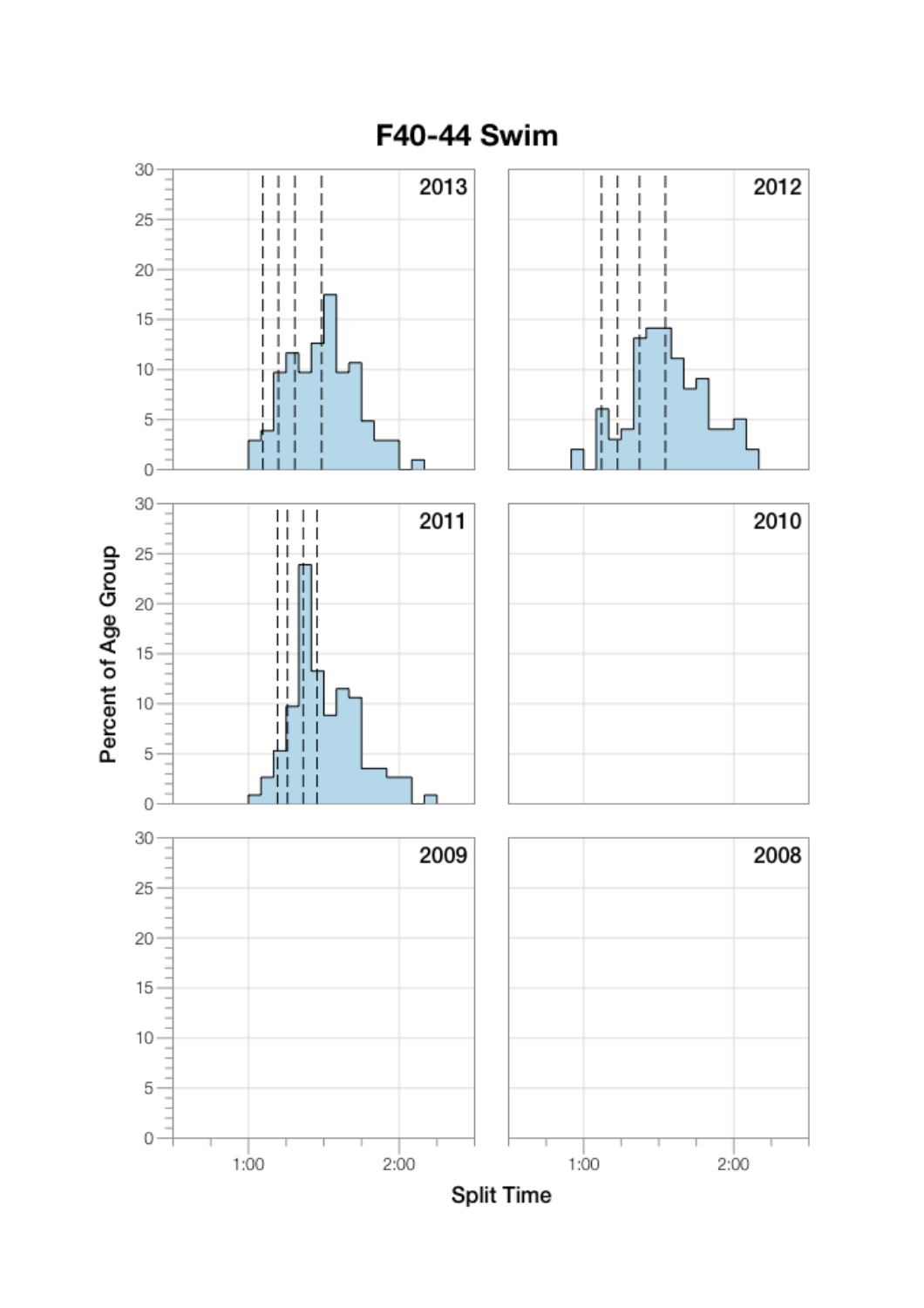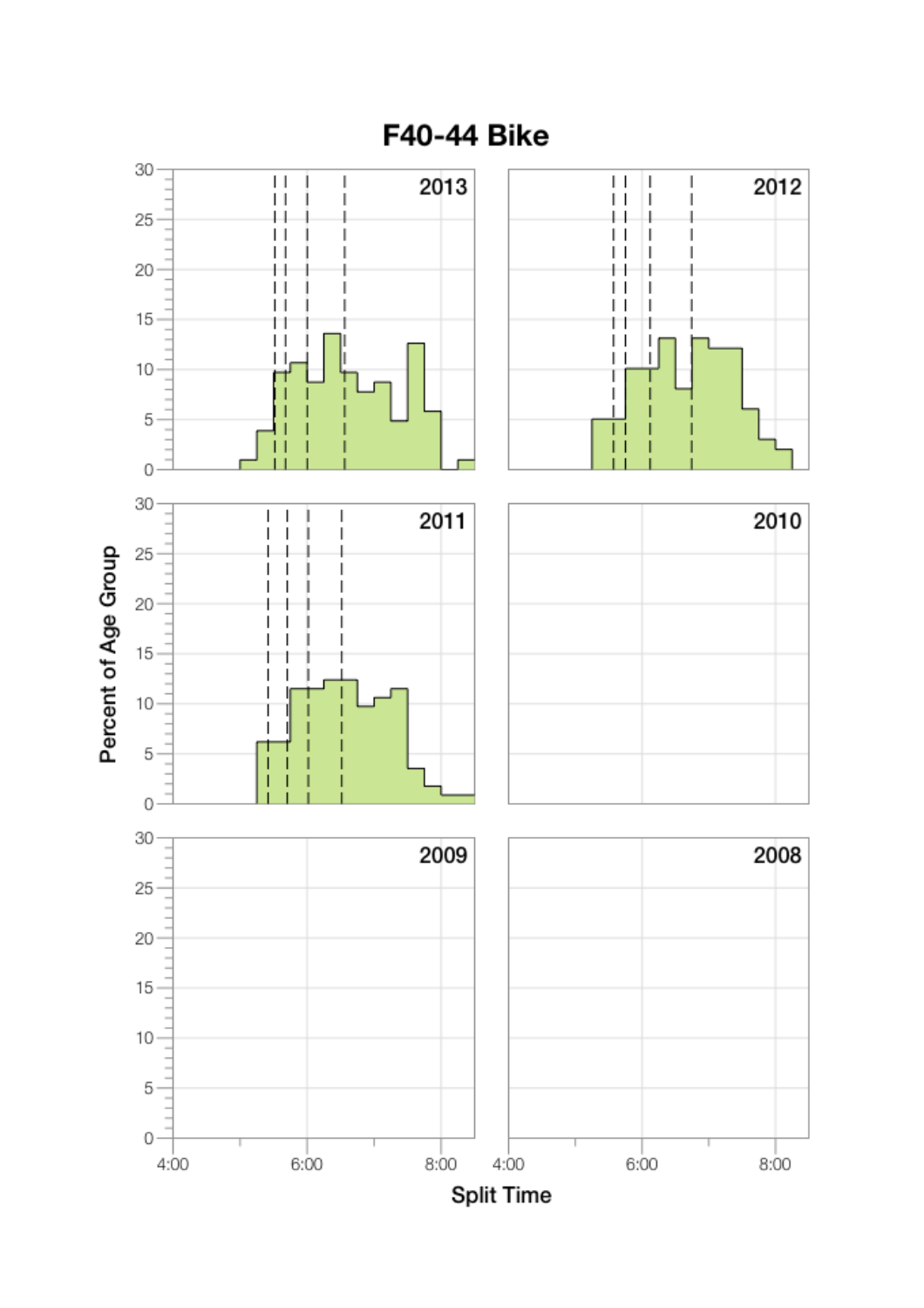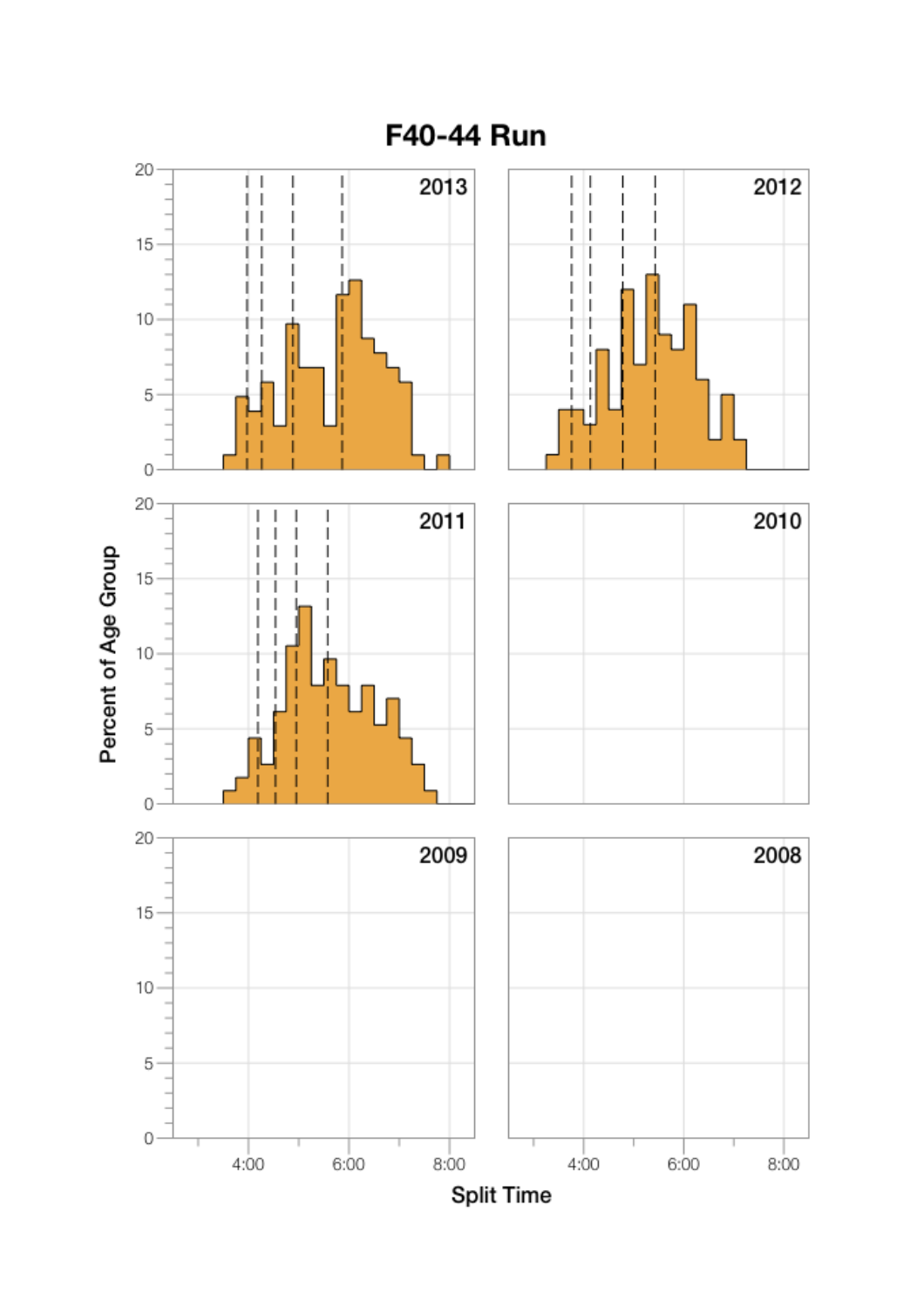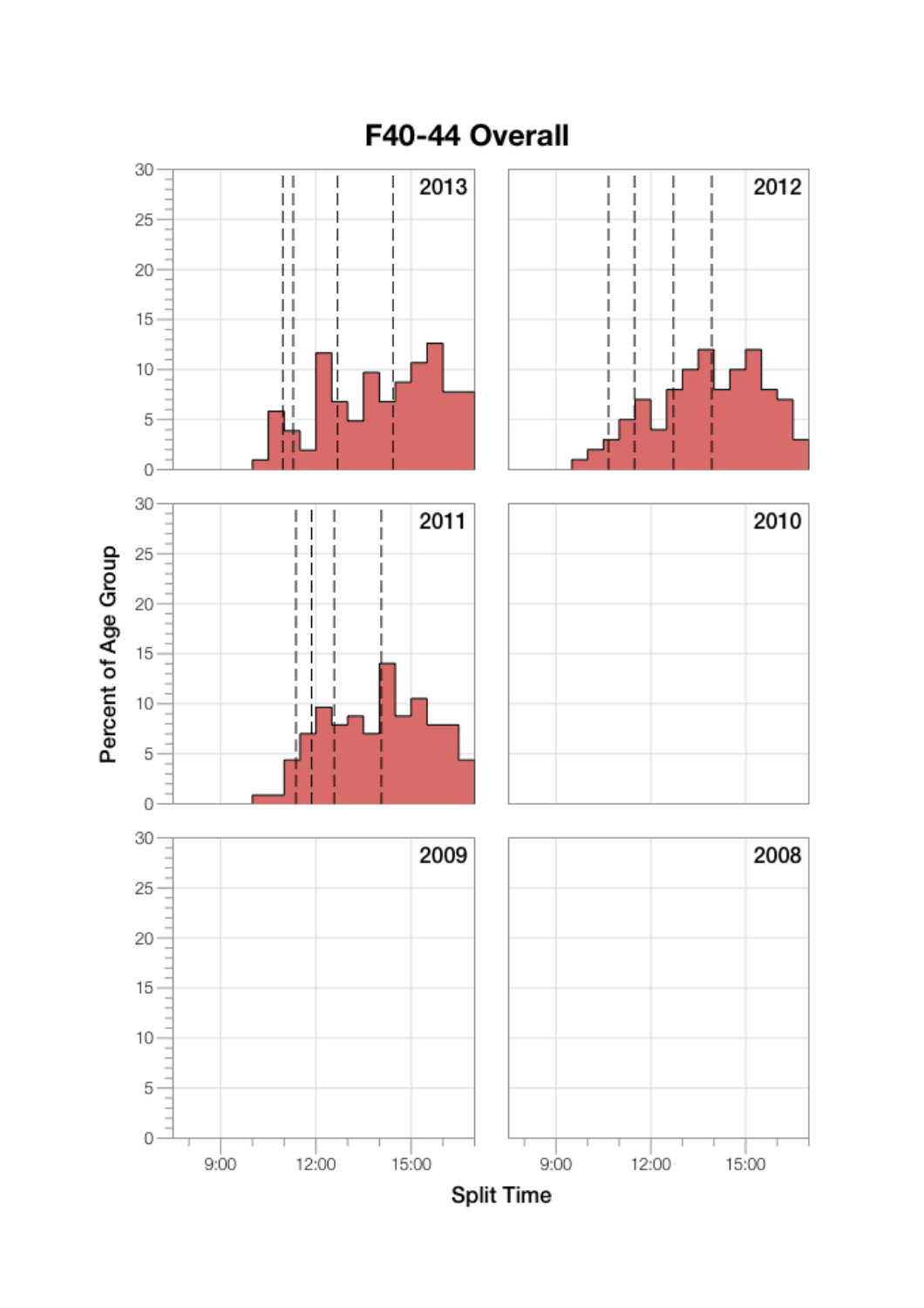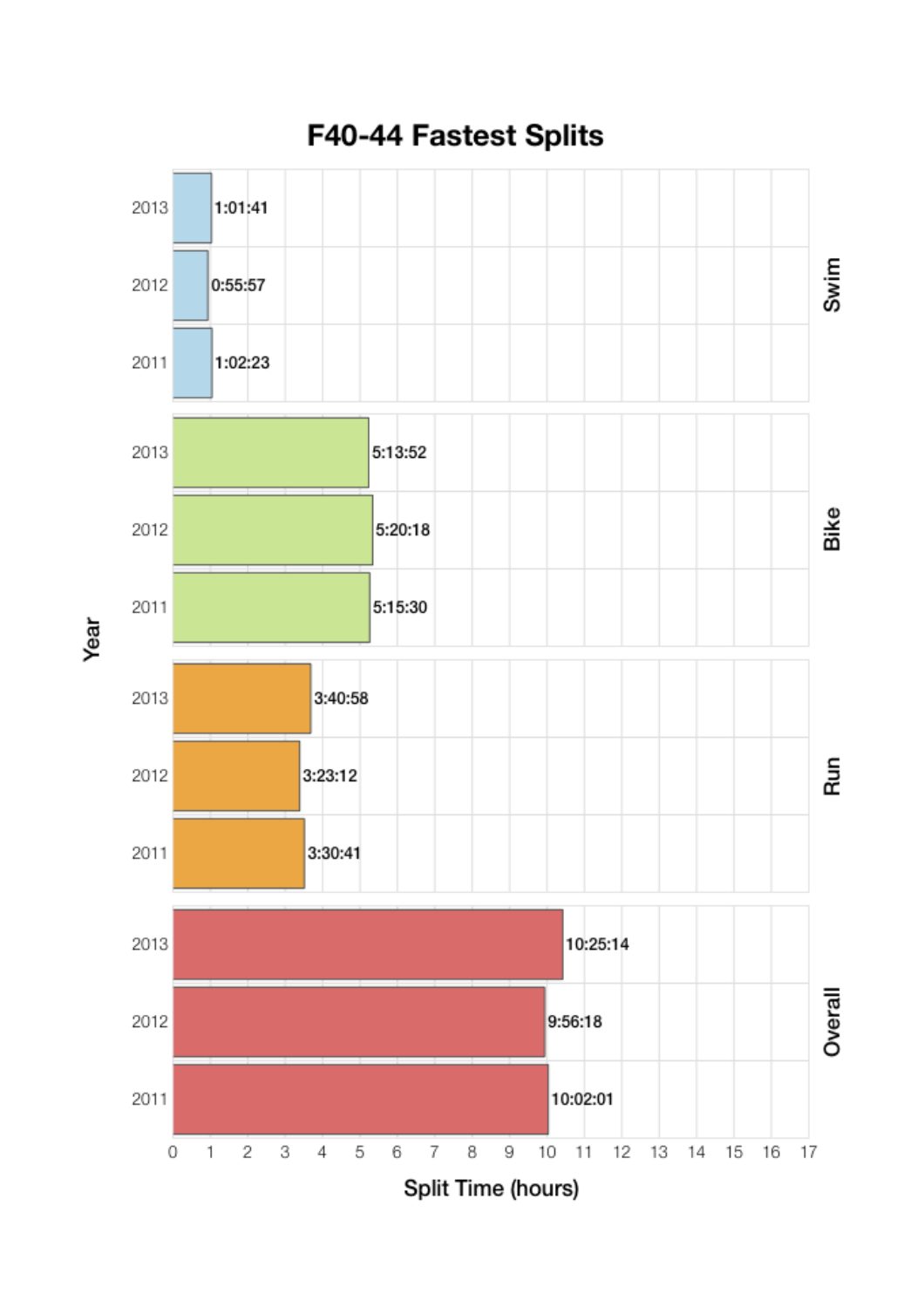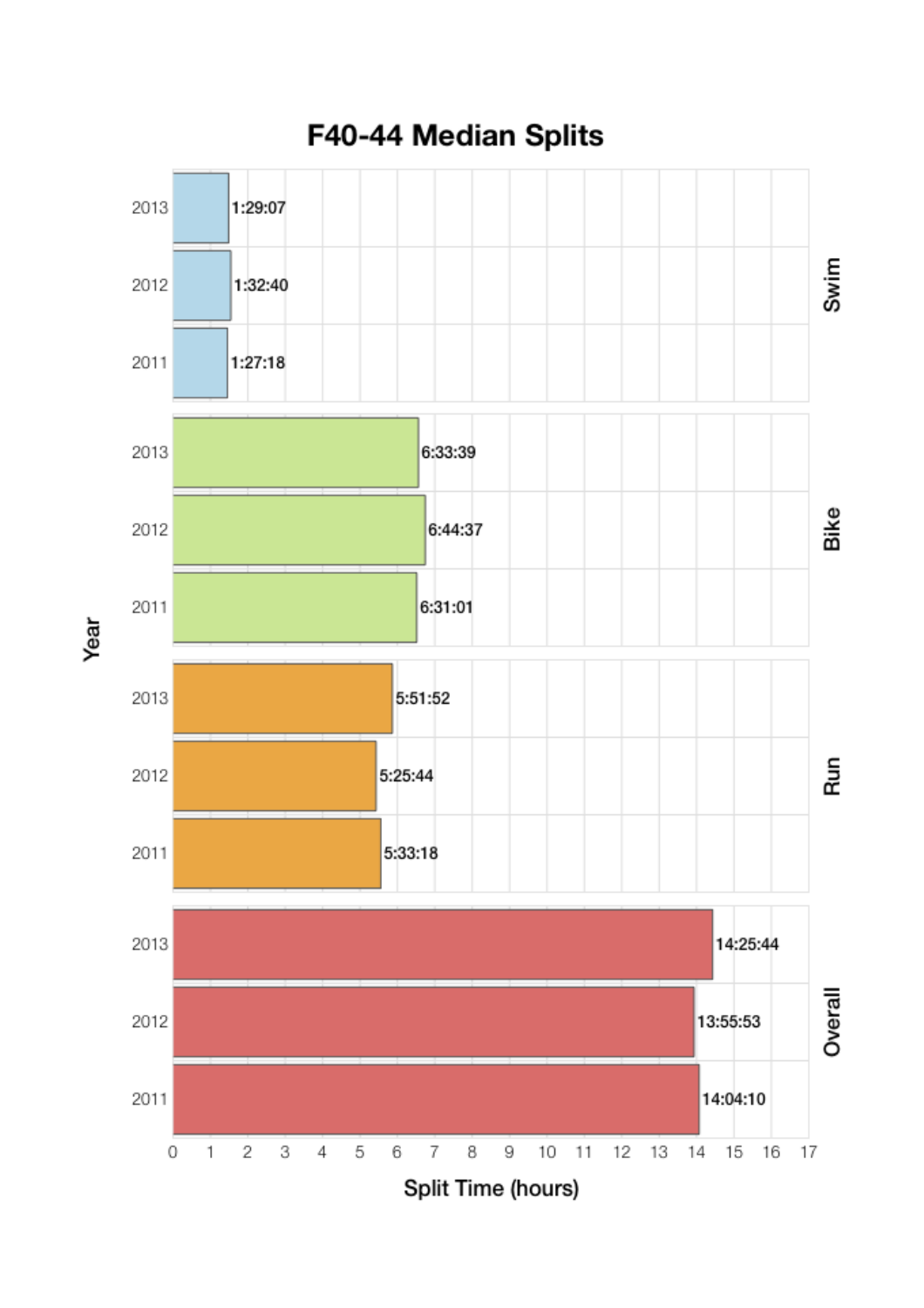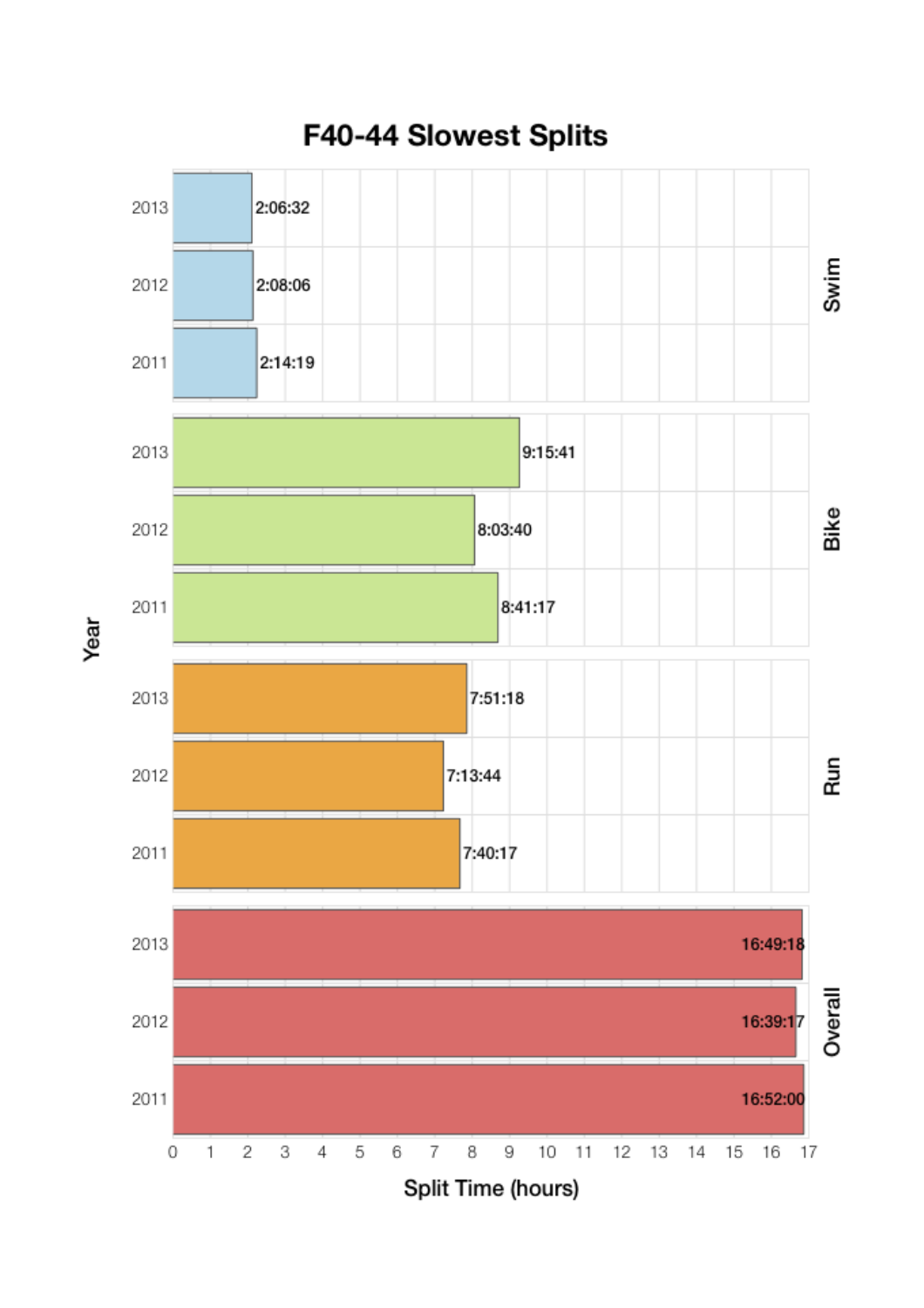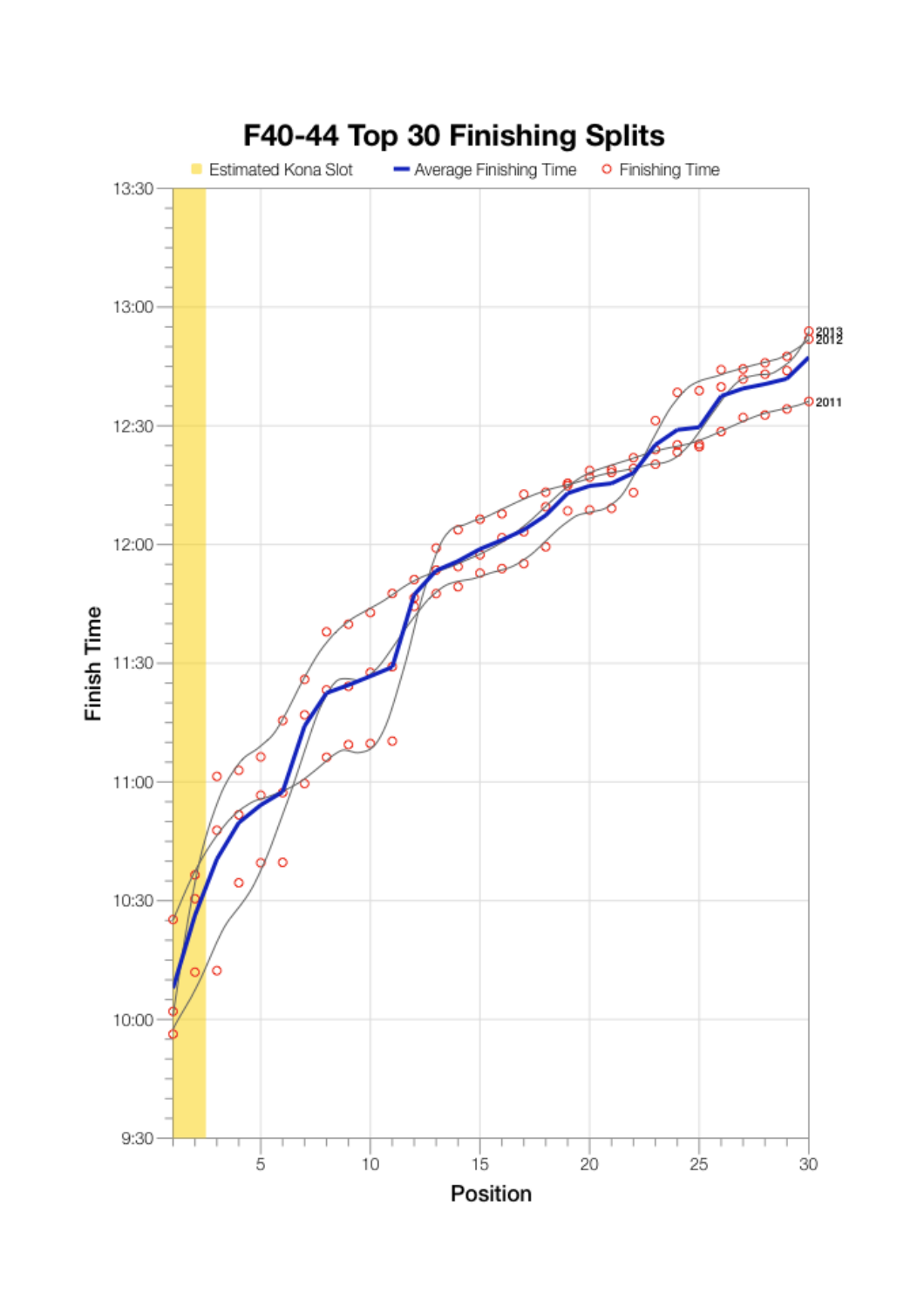## F40-44 Top 10 and Kona Times and Splits

| <b>Position</b>                   | <b>Swim Time</b> | <b>Bike Time</b> | <b>Run Time</b> | <b>Overall Time</b> |
|-----------------------------------|------------------|------------------|-----------------|---------------------|
| <b>Average Male Winner</b>        | 0:52:39          | 4:26:55          | 2:50:45         | 8:14:43             |
| <b>Average Female Winner</b>      | 0:53:47          | 5:06:32          | 3:07:36         | 8:54:01             |
| <b>Average 1st Age Grouper</b>    | 1:08:36          | 5:16:33          | 3:36:24         | 10:07:51            |
| <b>Average 2nd Age Grouper</b>    | 1:08:55          | 5:25:29          | 3:45:06         | 10:26:19            |
| Average 3rd Age Grouper           | 1:01:31          | 5:31:48          | 3:59:18         | 10:40:31            |
| Average 4th Age Grouper           | 1:16:00          | 5:23:47          | 4:00:22         | 10:49:43            |
| Average 5th Age Grouper           | 1:09:07          | 5:38:12          | 3:58:47         | 10:54:11            |
| Average 6th Age Grouper           | 1:07:13          | 5:41:01          | 3:51:19         | 10:57:30            |
| Average 7th Age Grouper           | 1:17:51          | 5:51:32          | 3:55:33         | 11:14:09            |
| Average 8th Age Grouper           | 1:24:52          | 5:34:25          | 4:13:00         | 11:22:29            |
| Average 9th Age Grouper           | 1:27:40          | 5:34:58          | 4:10:32         | 11:24:29            |
| Average 10th Age Grouper          | 1:25:45          | 5:42:50          | 4:08:26         | 11:26:44            |
| <b>Kona Qualifier Average</b>     | 1:08:46          | 5:21:01          | 3:40:45         | 10:17:05            |
| <b>Top 10 Age Grouper Average</b> | 1:15:00          | 5:33:49          | 3:58:06         | 10:56:23            |

#### **Texas 2013**

| <b>Position</b>               | <b>Swim Time</b> | <b>Bike Time</b> | <b>Run Time</b> | <b>Overall Time</b> |
|-------------------------------|------------------|------------------|-----------------|---------------------|
| <b>Male Winner</b>            | 0:54:54          | 4:29:07          | 2:56:18         | 8:25:06             |
| <b>Female Winner</b>          | 0:54:02          | 4:42:29          | 3:07:27         | 8:49:14             |
| <b>1st Age Grouper</b>        | 1:08:40          | 5:13:52          | 3:55:21         | 10:25:14            |
| 2nd Age Grouper               | 1:11:27          | 5:30:54          | 3:46:53         | 10:36:31            |
| 3rd Age Grouper               | 1:01:41          | 5:33:01          | 4:02:12         | 10:47:48            |
| 4th Age Grouper               | 1:13:41          | 5:27:59          | 4:02:09         | 10:51:43            |
| 5th Age Grouper               | 1:12:27          | 5:48:39          | 3:47:21         | 10:56:40            |
| 6th Age Grouper               | 1:05:24          | 5:37:13          | 4:07:45         | 10:57:18            |
| 7th Age Grouper               | 1:19:34          | 5:35:14          | 3:58:04         | 10:59:36            |
| 8th Age Grouper               | 1:27:06          | 5:29:42          | 4:00:54         | 11:06:14            |
| 9th Age Grouper               | 1:31:54          | 5:42:09          | 3:40:58         | 11:09:26            |
| 10th Age Grouper              | 1:37:09          | 5:27:25          | 3:56:08         | 11:09:43            |
| <b>Kona Qualifier Average</b> | 1:10:03          | 5:22:23          | 3:51:07         | 10:30:52            |
| Top 10 Age Grouper Average    | 1:16:54          | 5:32:36          | 3:55:46         | 10:54:01            |

#### **Texas 2012**

| <b>Position</b>                   | <b>Swim Time</b> | <b>Bike Time</b> | <b>Run Time</b> | <b>Overall Time</b> |
|-----------------------------------|------------------|------------------|-----------------|---------------------|
| <b>Male Winner</b>                | 0:53:36          | 4:25:43          | 2:46:55         | 8:10:44             |
| <b>Female Winner</b>              | 0:53:32          | 4:45:52          | 3:11:09         | 8:54:58             |
| <b>1st Age Grouper</b>            | 1:06:46          | 5:20:18          | 3:23:12         | 9:56:18             |
| 2nd Age Grouper                   | 0:56:01          | 5:29:52          | 3:38:51         | 10:11:57            |
| 3rd Age Grouper                   | 0:55:57          | 5:26:39          | 3:43:03         | 10:12:20            |
| 4th Age Grouper                   | 1:07:51          | 5:26:37          | 3:53:31         | 10:34:32            |
| 5th Age Grouper                   | 1:06:18          | 5:40:30          | 3:42:49         | 10:39:34            |
| 6th Age Grouper                   | 1:09:02          | 5:44:49          | 3:34:54         | 10:39:41            |
| 7th Age Grouper                   | 1:07:10          | 6:07:20          | 3:49:37         | 11:16:57            |
| 8th Age Grouper                   | 1:28:01          | 5:28:50          | 4:15:38         | 11:23:16            |
| 9th Age Grouper                   | 1:26:55          | 5:40:39          | 4:08:16         | 11:24:11            |
| 10th Age Grouper                  | 1:22:39          | 5:59:19          | 3:53:59         | 11:27:41            |
| <b>Kona Qualifier Average</b>     | 1:01:23          | 5:25:05          | 3:31:01         | 10:04:07            |
| <b>Top 10 Age Grouper Average</b> | 1:10:40          | 5:38:29          | 3:48:23         | 10:46:38            |